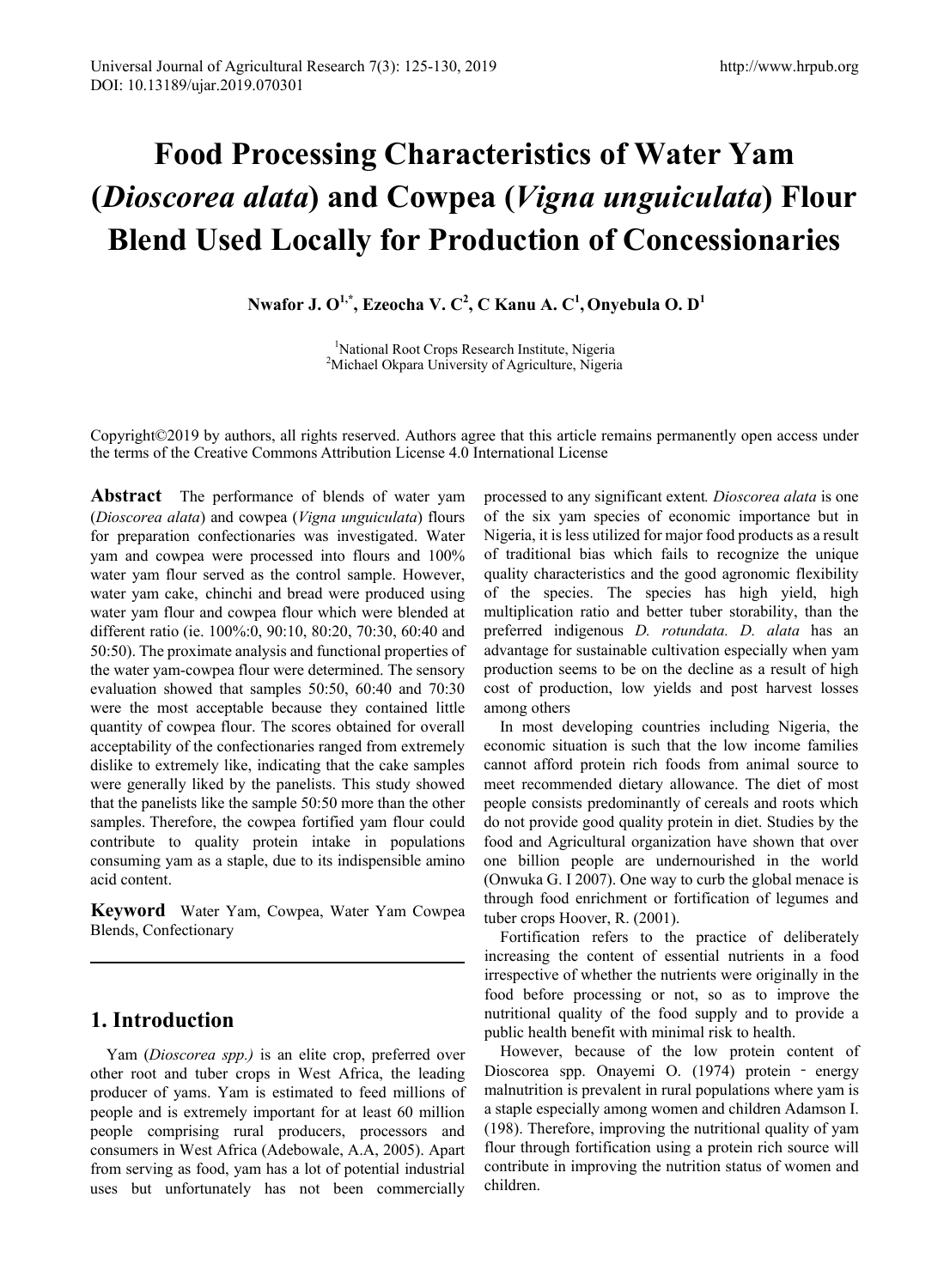Cake,chinchin, and bread is popular food in Nigeria and other West African Countries Ngoddy P.O, (1986), Henshaw F.O, (1996), Ekariko P, (2005) and form part of diet for most ethnic groups in Nigeria. Nigerians usually eat it as breakfast or lunch or even dinner*. Chinchin* is a traditional African food made by deep frying cowpea paste that has been whipped and seasoning with sugar, and other optional ingredients. The outer crust of *cake* is crisp and the interior is spongy like bread. It is considered to be the most commonly consumed cowpea based food in West Africa Ugwu F.M.(2009), Asare A.T, (2013), Seeds of cowpea can be cooked in the dried form, sprouted or ground into flour in intermediate product. Being in the class of legumes, they are often referred to as poor man's meat'due to their use as primary protein sources Odedeji J.O, (2011). It is an important dietary staple in West African countries because of its high nutritional value, low cost and broad availability in the region. Legumes are valuable source of proteins, hence blends of tubers and legume diet will satisfy both the protein and carbohydrate requirements of man.

# **2. Material and Methods**

## **2.1. Sample Collection**

*D. alata*, were obtained from Izzi Local Government Area of Ebonyi State, Nigeria. The yam tubers will be carefully selected to avoid rot, bruises or sign of spoilage. Cowpea (*Vigna ungiuculata*) and other ingredients was also purchased from Eke market in Ebonyi State.

#### **2.2. Preparation of Blends of Water Yam and Cowpea**

Different ratios of water yam and cowpea flours will be formulated ranging from 90:10, 80:20, 70:30, 60:40 and 50:50 respectively. 100 percent water yam flour served as control sample, the samples will be represented with the codes A, B, C, D, E and F respectively

## **2.3. Preparation of Water Yam Flour**

Standard procedure for the preparation of instant yam flour will be used for the production of water yam flour as described by Olu M.A, (2012). Water yam tuber will manually peeled with a sharp stainless knife and cut into thin slices so as to ensure efficient heat circulation during blanching and drying. Slices will be washed, in order to prevent browning of the yam slices. Yam slices will be drained and rapidly blanched at 100℃ for 5 min. The pre-cooked yam slices will be dried at 60℃ for 24hr. The dried yam slices will be milled and packaged in polythene bag.

## 2.3.1. Preparation of Water Yam Flour

Fresh tuber

\n 
$$
\begin{bmatrix}\n \text{pelling} \\
\text{Q} \\
\text{Washing}\n \end{bmatrix}
$$
\n

\n  $\begin{bmatrix}\n \text{Washing} \\
\text{Chipping} \\
\text{Copning} \\
\text{Copning} \\
\text{Frementation} \\
\text{T} \\
\text{Decantation} \\
\text{J} \\
\text{Dccantation} \\
\text{J} \\
\text{Dccantation} \\
\text{J} \\
\text{Milling} \\
\text{Oven dry} \\
\text{(60-70°C 24hrs)}\n \end{bmatrix}$ \n

\n  $\begin{bmatrix}\n \text{U} \\
\text{Ovem dry} \\
\text{GO} \\
\text{Fogon} \\
\text{J} \\
\text{J} \\
\text{J} \\
\text{J} \\
\text{J} \\
\text{J} \\
\text{J} \\
\text{J} \\
\text{J} \\
\text{J} \\
\text{J} \\
\text{J} \\
\text{J} \\
\text{J} \\
\text{J} \\
\text{J} \\
\text{J} \\
\text{J} \\
\text{J} \\
\text{J} \\
\text{J} \\
\text{J} \\
\text{J} \\
\text{J} \\
\text{J} \\
\text{J} \\
\text{J} \\
\text{J} \\
\text{J} \\
\text{J} \\
\text{J} \\
\text{J} \\
\text{J} \\
\text{J} \\
\text{J} \\
\text{J} \\
\text{J} \\
\text{J} \\
\text{J} \\
\text{J} \\
\text{J} \\
\text{J} \\
\text{J} \\
\text{J} \\
\text{J} \\
\text{J} \\
\text{J} \\
\text{J} \\
\text{J} \\
\text{J} \\
\text{J} \\
\text{J} \\
\text{J} \\
\text{J} \\
\text{J} \\
\text{J} \\
\text{J} \\
\text{J} \\
\text{J} \\
\text{J} \\
\text{J} \\
\text{J} \\
\text{J} \\
\text{J} \\
\text{J} \\
\text{J} \\
\text{J} \\
\text{J} \\
\text{J} \\
\text{J} \\
\text{J} \\
\text{J} \\
\text{J} \\
\text{J} \\
\text{J} \\
\text{J} \\
\text{J} \\
\text{J} \\
\text{J} \\
\text{J} \\
\text{J} \\
\text{J} \\
\text{J} \\
\text{J} \\
\text{J} \\
\text{J} \\$ 

**Figure 1.** Flow chat production of water yam flour

2.3.2. Preparation of Cowpea

Shelled cownea  $\Box$ Soaking / 30mins Л Dehulling/winnowing  $\mathsf{\Pi}$ Oven dry 60/24hrs л Mill л Sieving/0.05 Л Cooling Packaging Л Storage

Source :Udensi E. A (2008)

**Figure 2.** Flow chat production of cowpea flour

2.3.3. Proximate Analysis of Flours

**Determination of Moisture Content:** The method described by AOAC (2005) was used.

**Determination of Ash content:** The method described by AOAC (2005) was used.

**Determination of Crude Fat:** The method described by AOAC (2000) was used.

**Determination of Protein:** The method described by AOAC (2000) was used.

**Determination of Fibre:** The method described by AOAC (2000) was used.

**Determination of Carbohydrates:** The method described by AOAC (2000) was used.

2.3.4. Functional Properties of Flours

**Water Absorption capacity:** The procedure described by Sosulski (1962) was used.

**Fat Absorption Capacity:** The procedure described by Lin et al. (1974) was used.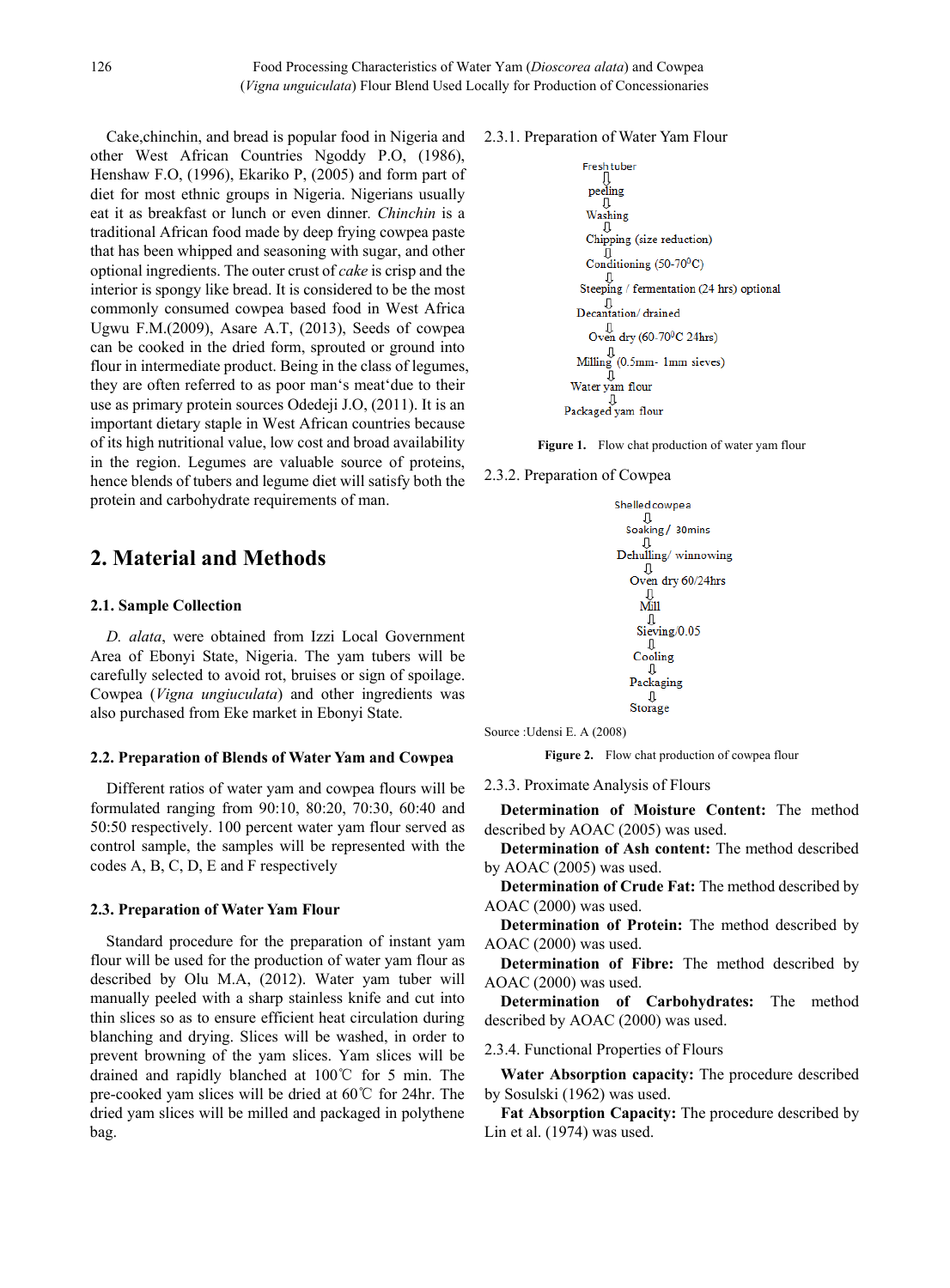**Bulk Density:** The procedure described by Fellows 2000 was used.

**Swelling Power Solubility:** The procedure described by AOAC (2000) was used.

## **3. Results and Discussion**

## **3.1. Proximate Composition of Water Yam Cowpea Flour**

The moisture content ranged from  $8.60 + 0.14$  to 12.75+\_0.64 with the highest value observed in the water yam/ cowpea flour containing 50:50 blends. This is probably due to the high content of water yam fiber that has the ability to imbibe moisture from the environment and swell water yam has been shown to have hygroscopic or water absorbing properties (Karuna, D., *et al* 1996). The low moisture content generally observed in the sample may add the adverntage or prolonging the shelf life of the products, if properly packaged

The protein content of the sample ranged from 9.03+  $0.01$  to 19.63+  $0.54$  . the high protein content of the products may be attributed to the presence of cowpea flour used in the formulations. Raw cowpea has been reported to contain about 19-21% protein (Chou, D. H. *et al* 1979). The progressive solubilization and leaching out of the nitrogenous substances during soaking and boiling of the legume may be responsible for the slight protein reduction in the samples (Kordylas, J. M. 1990) other than these, the general high level of protein, however demonstrates the effect of supplementing legume in water yam.

The result of the analysis show that the fat content of the formulate water yam were generally low, ranging from  $0.03 + 0.01$  to  $0.14 + 0.01$ . The presence cowpea in formulation with water yam is responsible for the generally low fat content of the resulting products, although most of the legumes, with the exception of groundnuts and

soybeans contain less than 3% fat (Ihekoronye and Ngoddy, 1985).

The value obtained the determination of crude fiber content of the formulated water yam and cowpea flour ranged from  $0.46+0.01$  to  $1.95+0.05$ . Higher value were recorded 3.1- 3.8% (Egounlety M; 2002) and 1.54- 4.0% Sosulki, F.W (1962), fiber is needed to assist in digestion and keep the gastrointestinal tract healthy and can also help to keep the blood sugar stable. It slows down the release of glucose during digestion. So cells require less insulin to absorb that glucose. The American diabetes Association recommends that people with diabetes should consume 25- 50g of fiber per day FAO (2000). The fecal bulking action of insoluble fiber makes it useful in the treatment of constipation and diverticular disease (Shanthakumari. S., *et al* 2008).

The results of the ash content analysis of the formulated sample showed significant different ( $p \le 0.05$ ) with values ranging from  $0.79+0.01$  to  $3.54+0.05$  lower values 1.36+  $0.05\%$  (Egounlety M; 2002) and 1.50 – 2.50% Sosulki, F.W (1962) were recorded by other researchers.

The values from the carbohydrate content analysis of the formulated samples ranged from 63.75+\_0.81 to 81.38+ 0.28. There is significant different ( $p\leq 0.05$ ). Higher carbohydrate value was reported for water yam formulated at 50:50% Sosulki, F.W (1962). The higher carbohydrate values recorded by other researchers may be attributed to the higher content of the water yam and cowpea blends. ( Sanni A.I. *et al*, 2001)

The values obtained for the total energy content of the formulated samples raging from  $333+1.01$  to  $367+1.08$ were found to be within the range value of 314 – 420kcal (Sosulki, F.W 1962), (Ragaee S. *et al* 2006). These value represent the amount of energy in food that can be supplied to the body for maintenance of basic body function such as breathing, circulation of blood, physical activities and thermic effect of food. Increasing addition of coconut fiber was inversely proportional to the energy value of the products.

| Sample | Moisture $(\% )$            | Ash $(\%)$               | Fibre $(\% )$       | Fat $(\% )$              | Protein $(\% )$           | CHO (%)                   | Energy(kcal)       |
|--------|-----------------------------|--------------------------|---------------------|--------------------------|---------------------------|---------------------------|--------------------|
| A      | $7.18^{\circ}+0.28$         | $0.79^{f}+0.01$          | $.95^{\circ}+0.05$  | $0.14^b + 0.20$          | $9.03^{d} + 0.44$         | $81.38^{\circ}+0.28$      | $367^{\circ}+1.08$ |
| B      | $8.48^{d} + 0.48$           | $1.93^{\circ}+0.23$      | $49^{\circ}+0.01$   | $0.03^{d} + 0.71$        | $11.06^{\text{d}} + 0.09$ | $78.36^{\circ}+2.18$      | $350^{\circ}+3.26$ |
| C      | $7.45^{\circ}+0.23$         | $2.15^{\text{d}} + 0.23$ | $34^d + 0.03$       | $0.03^{\text{d}} + 0.04$ | $12.16^{\circ}+0.31$      | $73.98^{\rm b} + 0.40$    | $352^{\circ}+1.09$ |
| D      | $9.02^{\circ}+0.06$         | $2.47^{\circ}+0.32$      | $1.23^{\circ}+0.02$ | $0.09^{\circ}+0.04$      | $13.84^{b}+0.75$          | $71.04^{\text{d}} + 0.39$ | $348^{\circ}+0.18$ |
| E      | $11.50^{\mathrm{b}} + 0.42$ | $2.48^b + 0.18$          | $0.46^{f}$ + 0.01   | $0.07^{\circ}+0.11$      | $19.53^{\circ}+0.13$      | $68.74^{a}+0.97$          | $338^a + 0.18$     |
| F      | $12.75^{\circ}+0.28$        | $3.54^{\circ}+0.05$      | $1.73^b + 0.18$     | $0.10^{c} + 0.18$        | $19.63^{\circ}+0.54$      | $63.75^{\circ}+0.81$      | $333^a + 1.01$     |
|        |                             |                          |                     |                          |                           |                           |                    |

**Table 1.** Proximate Composite of the water yam

Means are + standard deviation of duplicate determination. Means with the same superscript within the same column are not significantly different  $(P>0.05)$ .

Where:

A: 100% water yam flour

B: 90% water yam flour, 10% cowpea flour

C: 80% water yam flour, 20% cowpea flour

D: 70% water yam flour, 30% cowpea flour

E: 60% water yam flour, 40% cowpea flour

F: 50% water yam flour, 50% cowpea flour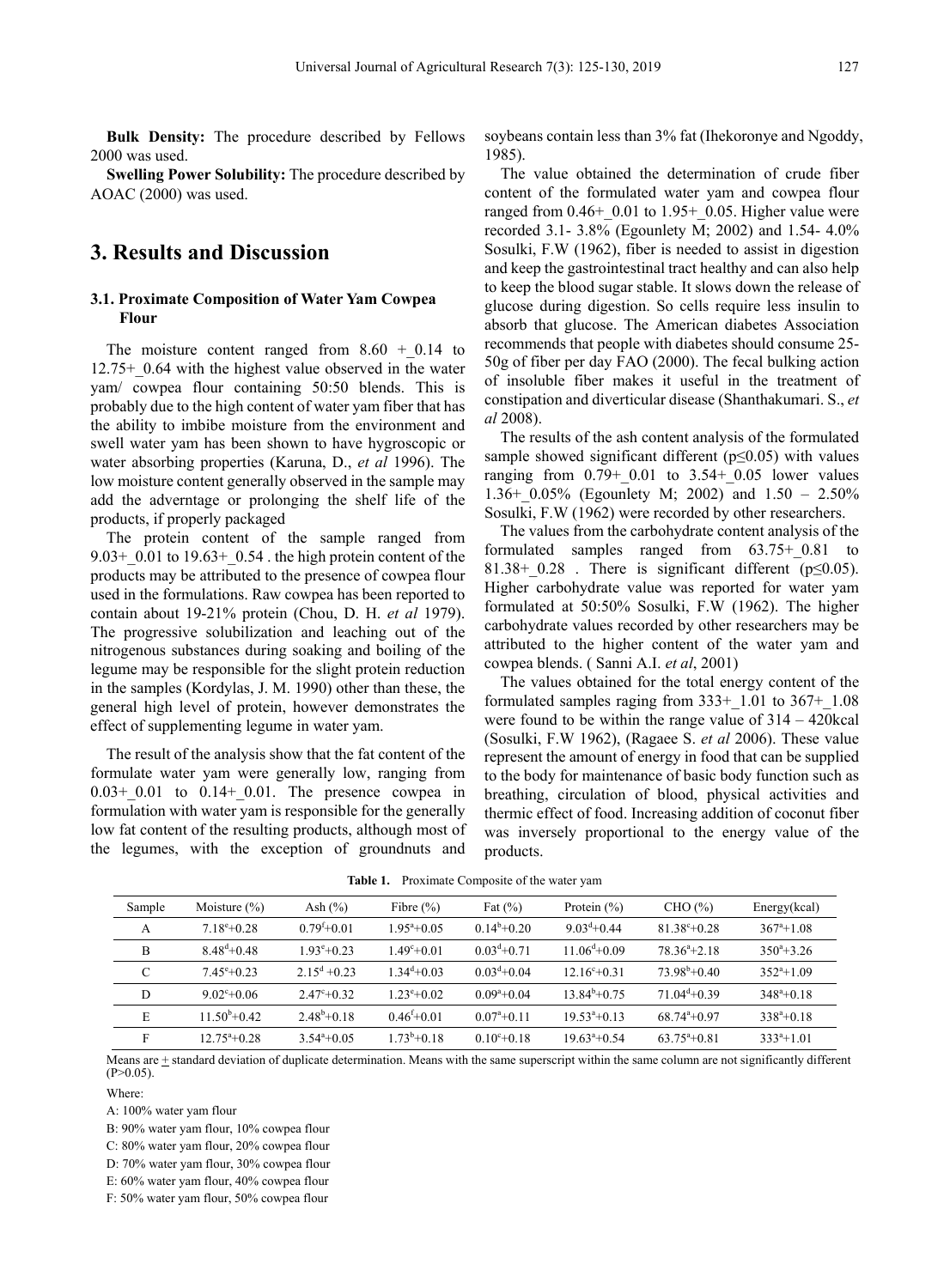## **3.2. Functional Properties**

## 3.2.1. Bulk Density

The result of bulk density of the blends ranged from  $0.61+0.01$  to  $0.76+0.02g/ml$  with the highest value found in the sample with 90:10 formulations. There was a gradual reduction of the bulk density with increase in the addition of the cowpea flour, except sample 100:0 which have  $0.74\pm0.01^{\circ}$  . Although the sample with 80:10 and 70:30 formulations did not have significant differences (p $\geq$ 0.05). Higher values of bulk density (2.45 $\pm$ 0.10 and 2.60±0.05) were recorded by (Egounlety M; 2002) the bulk density of the product may require identical packaging space. The less the bulk density the more packaging space is required (Egounlety M; 2002).

The Water Absorption Capacity of the water yam-cowpea flour blend ranged from 2.09+\_0.03 to  $2.67+0.14$  in which sample B had the highest valued while sample D had the lowest valued of  $2.09+~0.03$ .it was found to decrease with increase of cowpea flour inclusion. This may be connected to the fact that water yam fiber has hygroscopic properties, thus, swelling on exposure to moisture (Karuna, D., *et al* 1996).

Swelling power of the varieties ranged from 0.93±0.01 to 0.93±0.01%. *water yam blend,* the reference variety had significantly (p<0.05) higher value of 12.06%. *D. roundata* is known to have higher swelling power in comparison to other species of yam (Baah *et al.,* 2009; Walter *et al.*, 2000) as observed in this study. Swelling power is largely controlled by the strength and character of the micellar network within starch granules. Thus, the lower swelling power values obtained for the test varieties could be as a result of highly ordered internal arrangement in their starch granules.

The oil absorption capacity Of the blend flour varied intrend from those obtained for water absorption capacity. The values ranged from  $0.61+$  0.01 – 0.74+ 0.01 with the highest value recorded for the sample 50:50 formulations. The hydrophobicity of protein is known to play a major role in fat absorption. This acts to resist physical entrapment of oil by the capillary of non-polar side chain of the amino acids of the protein molecules (Kulkarni, K. D 1991) there were significant differences (p≤0.05) among all the samples.

#### 3.2.2. Sensory Evaluation

The sensory evaluation showed no significant differences in the colour of samples A, B, C and D but there was significant difference in samples E and F ranging from golden brown to light brown. The details of these are shown in Table 3. The colour became lighter with substitution with higher ratio of cowpea compared to samples B, C and D which had lower ratios of cowpea flour. The texture of samples A and C was not significantly different, while samples B and D had the same texture compared to samples E and F which had different textures form all other samples. The flavors of samples A, B, C and D were not significantly different from each other but samples E and F are significantly different from each other. This is due to the different high ratios of cowpea flour that each of them contained. The taste of A, B, C and D were not significantly different from each other. They contained lesser quantity of cowpea flour but with the exception of A which had no cowpea flour. Conclusively, samples B, C, D were the most acceptable samples. This is due to the fact that they contain little ratio of cowpea flour, having the highest mean in flavor, taste, texture, colour and general acceptability .

| Sample             | <b>BD</b>                    | <b>WAC</b>                        | <b>OAC</b>                 | <b>SWI</b>                 | GT                         |
|--------------------|------------------------------|-----------------------------------|----------------------------|----------------------------|----------------------------|
| A                  | $0.74 \pm 0.01$ °            | $2.53 \pm 0.08^b$                 | $3.31^{\circ} \pm 0.01$    | $0.96^{\circ}$ ± 0.01      | $6.75^{\rm b} \pm 0.07$    |
| B                  | $0.76 \pm 0.02^a$            | $2.67^{\circ}$ $\pm 0.14^{\circ}$ | $2.75^{\circ}$ ± 0.26      | $0.94^{\circ} \pm 0.03$    | $6.55^{\text{d}} \pm 0.06$ |
| $\curvearrowright$ | $0.76 \pm 0.01^b$            | $2.23^{\circ}$ = 0.09°            | $2.55^{\circ} \pm 0.43$    | $0.95^{\rm b} \pm 0.02$    | $6.56^{\circ} \pm 0.08$    |
| D                  | $0.61 \pm 0.03$ <sup>t</sup> | $2.09^{f} \pm 0.18^{f}$           | $2.79^b \pm 0.05$          | $0.93^{\text{d}} \pm 0.04$ | $6.45^{\circ}$ ± 0.21      |
| E                  | $0.69 \pm 0.04$ <sup>e</sup> | $2.52^{\circ}$ $\pm 0.12^{\circ}$ | $2.63^{\text{d}} \pm 0.08$ | $0.91 \pm 0.05$            | $7.35^{\circ}$ ± 0.05      |
|                    | $0.72 \pm 0.02$ <sup>d</sup> | $2.33^{d} \pm 0.15^{d}$           | $2.41 \pm 0.04$            | $0.92^{\circ}$ = 0.02      | $6.41 \pm 0.09$            |

**Table 2.** Functional Property of Composite Flour of Water yam and Cowpea

Where A =100% water yam flour and B= 90% water yam flour and 10% cowpea flour, C =80 water yam flour and 20% cowpea flour, D = 70% water yam flour and 30% cowpea flour, E =60% water yam flour and 40% cowpea flour, F =50% water yam flour and 50% cowpea flour.

**Table 3.** Sensory Evaluation of composite flour of water yam and cowpea

| Sample | Taste           | Flavour         | Aroma           | Texture         | Colour          | General acceptability |
|--------|-----------------|-----------------|-----------------|-----------------|-----------------|-----------------------|
| A      | $6.52 \pm 1.61$ | $6.15 \pm 1.52$ | $6.17 \pm 1.56$ | $6.06 \pm 1.41$ | $6.50 \pm 1.67$ | $6.67 \pm 1.62$       |
| B      | $6.53\pm0.96$   | $6.59 \pm 1.33$ | $6.59 \pm 1.33$ | $8.32 \pm 1.21$ | $6.65 \pm 1.20$ | $7.25 \pm 1.29$       |
| С      | $6.85 \pm 1.23$ | $6.67\pm1.39$   | $6.44 \pm 1.42$ | $6.38 \pm 1.78$ | $6.64 \pm 1.37$ | $6.94 \pm 1.46$       |
| D      | $6.56 \pm 1.89$ | $6.02\pm1.96$   | $6.32 \pm 1.96$ | $6.12 \pm 1.75$ | $6.24 \pm 1.60$ | $6.59 \pm 1.74$       |
| E      | $6.46 \pm 0.76$ | $6.43 \pm 1.26$ | $6.71 \pm 1.31$ | $6.55 \pm 1.61$ | $6.43 \pm 1.56$ | $6.34 \pm 1.32$       |
| E      | $6.23 \pm 1.34$ | $6.33 \pm 1.21$ | $6.23 \pm 1.45$ | $6.22 \pm 1.32$ | $6.32 \pm 1.23$ | $6.46 \pm 1.24$       |

Where A =100% water yam flour and B= 90% water yam flour and 10% cowpea flour, C =80 water yam flour and 20% cowpea flour, D = 70% water yam flour and 30% cowpea flour, E =60% water yam flour and 40% cowpea flour, F =50% water yam flour and 50% cowpea flour.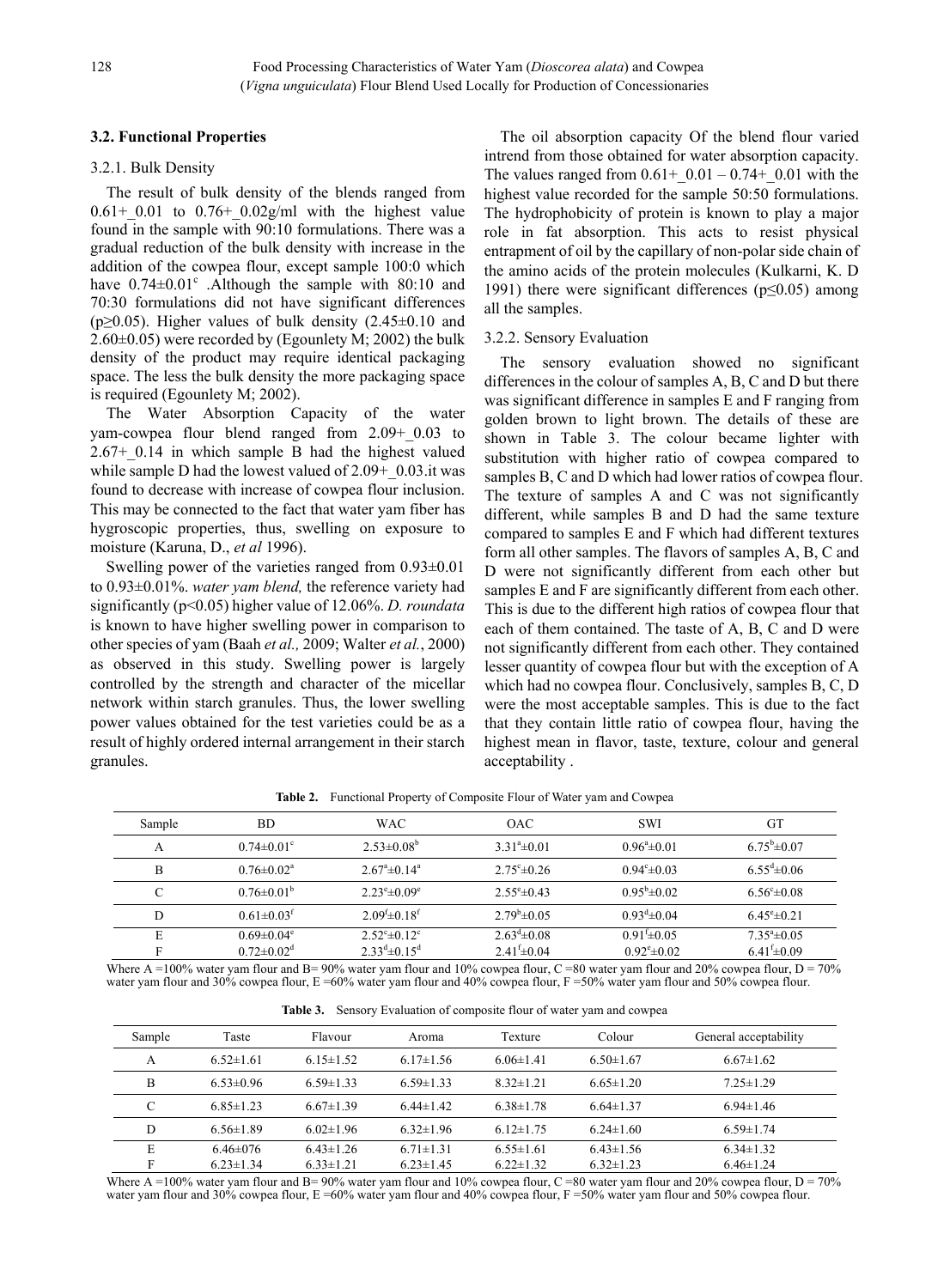## **4. Conclusions**

The taste of the samples became sweeter with substitution as compared to 60:40% and 70:30% which had better taste. Sample 100% had the least taste, flavour and aroma due to no quantity of cowpea flour is contained. The textures of the flours were different due to the quantity of cowpea flour that was added to each of the sample. But sample 80/20% have the highest taste, flavour, and colour, which indicates that cowpea flour substitute in water yam flour, cannot be less than 20% cowpea flour because of nutritional balance. Generally the substitution of water yam flour with cowpea flour had led to high protein content, fiber content, mineral content and energy, which shows that, it had increase the nutritional quality and health benefit of people and should be encouraged as source of protein with numerous health benefits.

# **REFERENCES**

- [1] Adamson I.(1985),. Dietary fibre of yam and cassava *In:* Advances in Food research, (ed.) Osuji, Pp. 321–340.
- [2] Adebowale, A.A., Sanni, L.O.,Awonorin, S.O,. (2005). Effects of texture modifiers on the physicochemical and sensory properties of dried fufu. Food Sci. Tech. Intl., 11(5),373- 382.
- [3] AOAC, (2000) official methods of aanalysis of A.O.A.C. international (17th ed).Washington, DC:
- [4] AOAC,. (2005) official methods of aanalysis of A.O.A.C. international (18th ed). Washington, DC:
- [5] Asare AT, Agbemafle R, Adukpo GE., Diabor E, and Adamtey KA (2013) Assessment of functional properties and Nutritional composition of some cowpea (*Vigna Unguiculata* L.) genotype in Ghana. ARPN Journal of Agricultural and Biological Science. 8: 465-469.
- [6] Baah, F.D., Maziya-Dixon, B., Asiedu, R., Oduro, I., and Ellis, W.O. (2009). Physicochemical and pasting characterisation of water yam (*Dioscorea* spp.) and relationship with eating quality of pounded yam. Journal of Food, Agriculture and Environment, 7(2),107-112.
- [7] Chou, D. H. and Morr, C. V. (1979). Protein-water interactions and functional properties. Journal of American Oil Chemists Society 56: 534.
- [8] Egounlety M; Aworh O.C; Akingbala T.O, Hooben A.I and Nago M.C (2002). Nutritional and sensory evaluation of Tempe fortified maize based weaning foods. International Journal of food Sciences and Nutrition. 53. 15 – 27.
- [9] Ekariko. P,. (2005) Akara: The Fast Food with a Painstaking Preparation. Afrique 16:14.
- [10] FAO,. (2000). Food and Agricultural Organization, Food balance sheet. http:/FAO.Org/Lim500/wrap.pl. Accessed 19th July, 2002.
- [11] Henshaw, F.O,. Sobowale, M.K,. (1996) cowpea flour

produced from different bean varieties: functional properties, composition and acceptability of products. Nigerian food journal 14: 62-70.

- [12] Hoover, R. (2001). Composition, molecular structure and physicochemical properties of tuber and root starches. Carbohydrate Polymers, 45, 253 - 267.
- [13] Iheokoronye, A. and Ngoddy, P. (1985). Integrate food science and technology for the tropics. McMillan pub. Ltd. London.
- [14] Karuna, D., Kulkarni, D. N. and Ingle, U. M. (1996). Fractionation, solubility and functional properties of cowpea (*Vigna unguiculata*) proteins as affected by pH and/or salt concentration. Journal of Food Chemistry 82: 207-212.
- [15] Kordylas, J. M. (1990). Processing and Preservation of tropical and subtropical foods. Macmillan Publishers Ltd, London and Basingstoke. 1-374.
- [16] Kulkarni, K. D., Kulkarni, D. N. and Ingle, U. M. (1991). Sorghum malted-based weaning formulations: preparation, functional properties and nutritive value. Food and Nutrition Bulletin 13(4): 322-327.
- [17] Ngoddy PO, Enwere NJ, and Onurah VI (1986) Cowpea flour performance in *Akara* and m*oi-moi* preparations. Tropical science 26: 101 – 119.
- [18] Odedeji JO, Oyeleke WA (2011) Proximate, physicochemical and organoleptic properties of whole and dehulled cowpea seed flour *(vigna unguiculata).* Pakistan journal of nutrition10 : 1175 – 1178.
- [19] Olu M, Ogunyele OAB, Adekoyeni OO, Jimoh O, Oluwajoba SO, Sobanwa MO (2012)Rheological and functional properties of soy-pondo yam flour. International journal of food science and nutrition engineering. 2 : 101 – 107.
- [20] Onayemi O., and Potter N. N,. (1974). Preparation and storage properties of drum dried white yam (*Dioscorea rotundata* Poir) flakes. J. Food Sci. 39:539–541.
- [21] Onwuka G. I., and Ihuma C.. (2007). Physicochemical composition and product behaviour of flour and chips from two yam spp. (Dioscorea rotundata and Dioscorea alata). Res. J. Appl. Sci. 2:35–38.
- [22] Ragaee S., Abdel Aal E.M (2006). "Pasting Properties of Starch and Protein in Selected Cereals and Quality of their Food Products''. Food chem. 95;9 - 18.
- [23] S. Shanthakumari, V.R. Mohan, John de Britto (2008). Nutritional evaluation and germination of toxic principles in wild yam (*Dioscorea spp*). Tropical and Sub-tropical Agrosystems 8,319-325.
- [24] Sanni A.I., Ohilude, A.A. and Ibidapo O.T. (2001). Biochemical composition of infant weaning food fabricated from fermented blends of cereal and soy beans. Food chem. 65: 35 – 39.
- [25] Sosulki, F.W (1962). The Centrifuge Method for Determining Flour Absorptivity in Hardened Spring Wheat's Cereal Chemistry. 39: 344
- [26] SPSS 16.0 (2008) Statistical Package for the social science. Command syntax Reference. Inc. Chicago III.